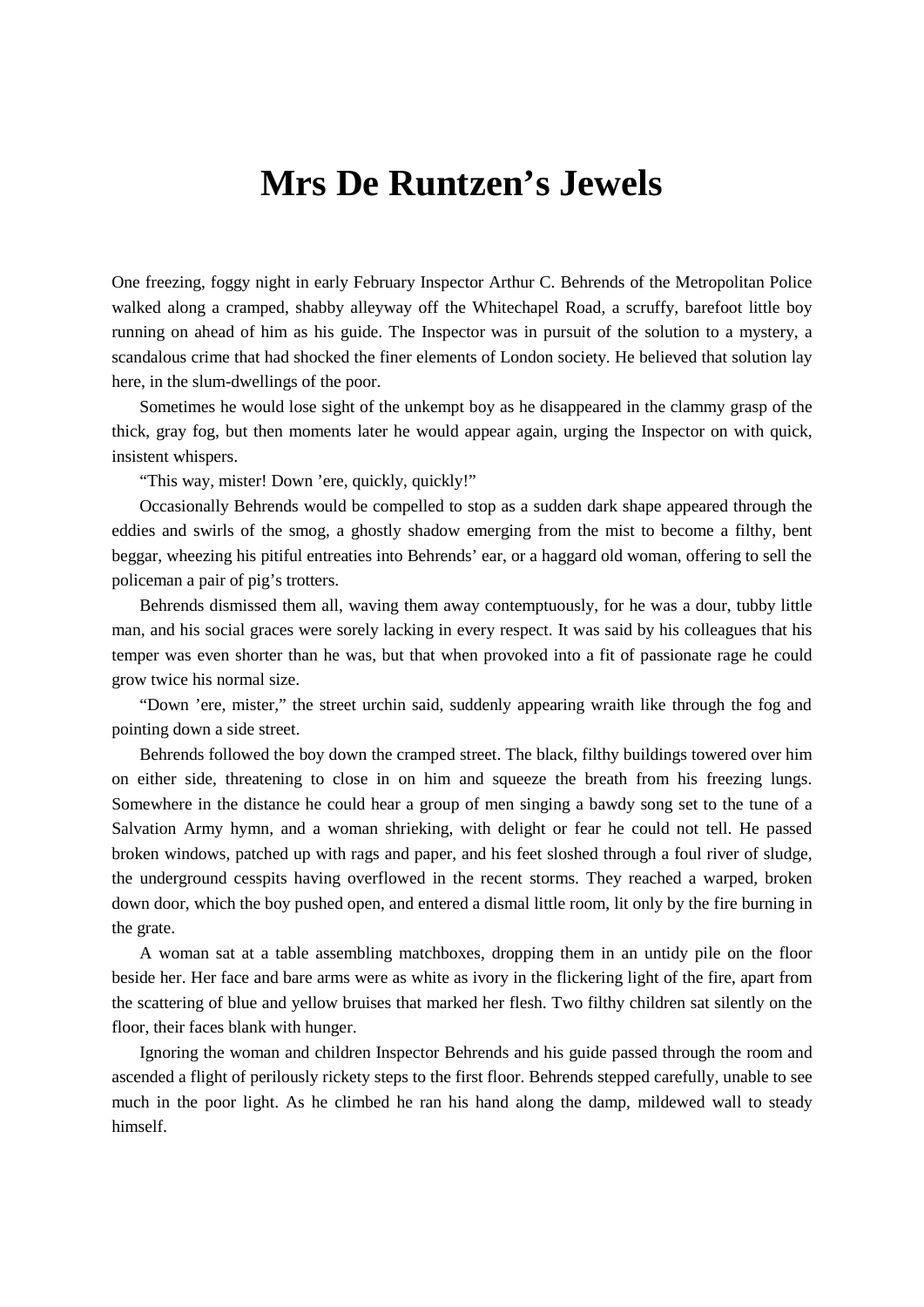"In 'ere mister," the boy said, pushing open a door into a shabby little bedroom, lit by a single, sputtering gas lamp.

Two rickety, cast iron beds dominated the tiny room. On one of these decrepit beds lay a white haired man, covered from his neck to his toes by a stained, threadbare sheet, tucked up under his chin. He was shivering violently.

Beside him, on the edge of the other bed, sat a thin, haggard looking woman, her trembling hands clasped together as though in prayer.

A mean little fire burned pitifully in a black grate, providing precious little comfort against the cold and damp.

"Is it the peelers?' the man said, his hoarse, cracked voice penetrating the silence like a knife.

"My name is Inspector Behrends, I believe you have some information about the desecration of Mrs De Runtzen's grave," Behrends said, still standing in the doorway.

"Yeah, that's right, that's right," came back the hoarse reply. "Molly, let the Inspector sit down, there's a good lass."

The thin, haggard woman shuffled between the beds and found herself another spot, and Behrends sat down next to the man, who looked up at him from his sickbed with bruised, haunted eyes. Behrends caught the whiff of cheap booze on his breath and stale sweat on his body. Behind the hollow walls he could hear the constant scurrying to and fro of rats.

"My name's Bill Sketch," the man said, his dry, cracked lips parting to reveal a few rotten, dark brown teeth, and a black tongue.

Behrends looked at Sketch, at his gaunt face, and his shock of white hair.

"It were as black as coal yesterday," Sketch said. "Ain't that right, Molly? As black as midnight, it were."

"And what happened," Behrends said, "to turn your hair so white in a day?"

"D'yer believe in ghosts, Inspector?" Sketch whispered.

"No, I don't,' Behrends replied.

"Neither did I, not until last night, anyways," Sketch said. He began coughing, a hacking cough that rattled deep in his chest, flecks of spittle flying from his cracked lips.

After a few moments the coughing fit subsided and Sketch lay back on the bed, gasping for breath, the filthy sheet still clinging to his gaunt body.

"I were as fit as a fiddle, up until yesterday," he wheezed. "And now look at me. Now look at me."

Sketch gasped for breath for a few moments, his rasping wheeze and the scratching and squeaking of the rats the only sounds in the damp, miserable room.

"I seen a ghost, Inspector," he said, finally. "Seen her with me own eyes, and felt her chill touch on me own flesh, and her breath, Inspector, felt her breath fluttering across my face, and stinking of sickness and death."

Sketch suffered another coughing fit, his frail body convulsing beneath the stained sheets.

"If'n yer please, Inspector," he said, once his coughing had subsided, his voice weaker than before, "I could do with a sip of that hot stew that Molly made for me."

Behrends looked where Sketch indicated and saw a dirty, battered tin cup containing a thin, watery gruel, in which floated tiny bits of unidentifiable meat and gristle. The Inspector picked up the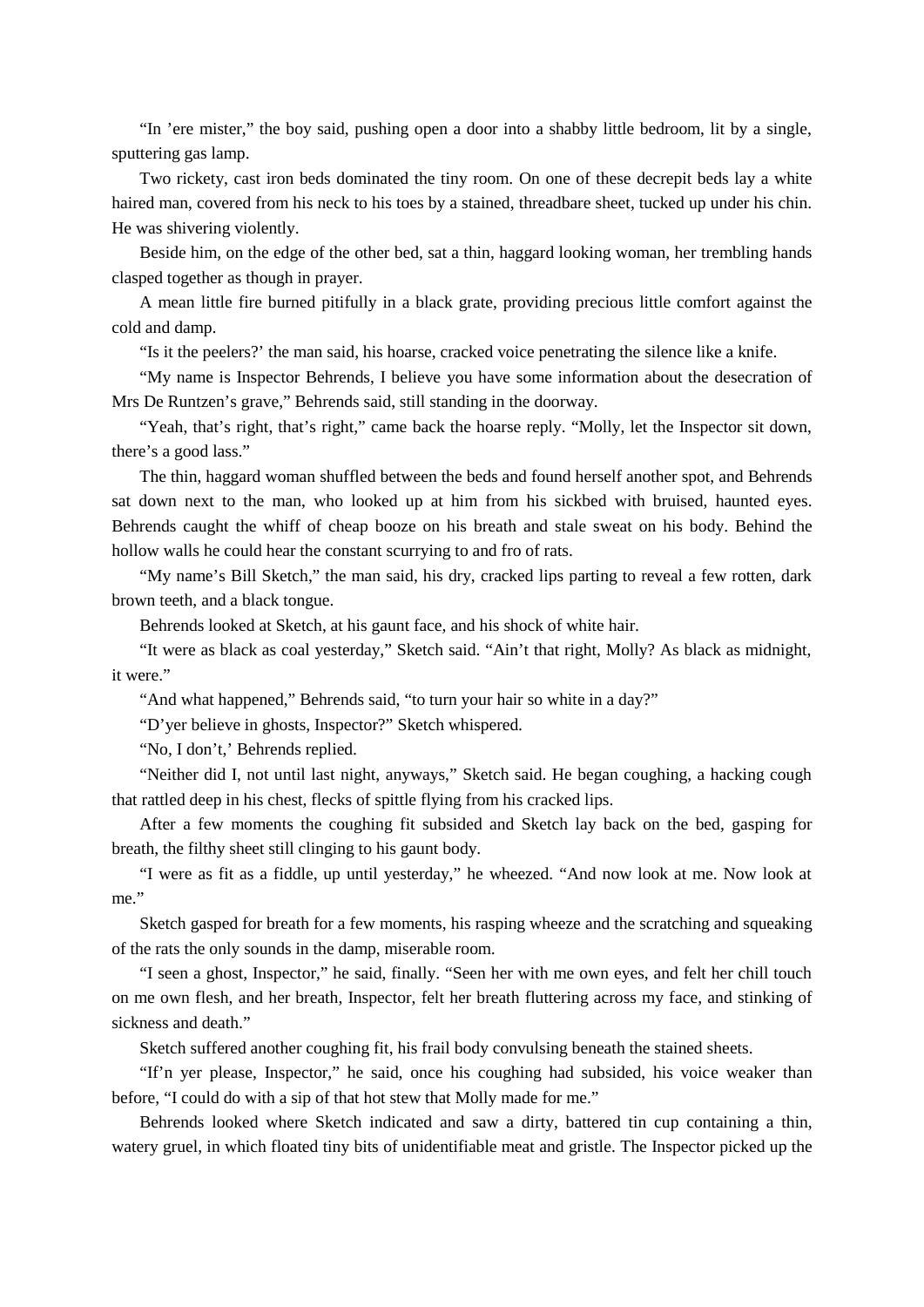cup, lukewarm to his touch, and held it to Sketch's lips. He sipped noisily at the stew, the loud sucking sounds sending shivers of revulsion through Behrends' body.

"Now come, come, my dear fellow," he said. "All this talk about ghosts, it's no wonder your nerves are so unsettled. Don't you have something to tell me about Mrs De Runtzen?"

"That's right, Inspector," said Sketch, a rivulet of the watery stew running down his chin and onto the bed sheet. "That's what I were tellin' yer about, Mrs De Runtzen, and how me and 'Jem the Rake' robbed her of all her jewels."

"Go on then lad," Behrends said. "Confess all. After all, that's what they say, isn't it, that confession's good for the soul."

"Well, I hope that's right, an' then maybe I'll get some peace from her, if not in this world, then maybe the next.

"It were like this Inspector, me an' Jem we heard about Mrs De Runtzen havin' died, an' how she'd been buried wearin' all her jewels still. Times is hard, Inspector, as I've no doubt yer can appreciate, an' it seemed a little unfair to me and Jem that some old lady should go to her grave wearin' more than I'll ever earn in a lifetime."

Inspector Behrends nodded, but said nothing. Like everyone else in London he had heard about the lavish burial, read about it in the paper. The De Runtzen family's enormous wealth had been accrued from their trading company's forays into the African interior. With the whole of the Dark Continent now carved up between the European countries the De Runtzen trading company was able to expand, shipping slaves, gold and ivory to every corner of the world, and so quickly making their fortune.

The elderly Mrs De Runtzen had taken to parading her newfound wealth by wearing it at every function she attended. Some said she never removed her jewellery at all, not for any reason. This rumour was finally given substance after her death, by the news that she was to be buried in her finest ball gown, her body adorned with her gold and silver bracelets, her necklaces, and precious stones.

Any fool could have predicted what would happen next.

"So you decided to desecrate her grave, and take her jewels."

"That's right, Inspector, that's what we did, may God forgive our souls. We jumped over the wall of the De Runtzen estate the night after she'd been buried. It were pitch black, freezing cold and foggy. Yer could hardly see a foot in front of yer, and we stumbled about fer a long time like a couple of old drunks, but we found her all right, we found her. She'd only been buried that afternoon, and yer could still smell the freshly dug earth. Well, me and Jem we starts diggin', and the diggin's easy and goes quick fer the soil's all loose and the spades cut through easy like. But Jem, he's a bit nervous, an' a bit headstrong, an' before you know it he's smashed through the coffin lid with his spade.

" 'Watch what yer doin' Jem,' I says. 'We'll have 'arf a London down here wonderin' what's goin' on, all the racket yer makin.'

"We got the rest o' the soil off the coffin, an' we lifted the coffin lid up, an' there she were, Inspector, all laid out in her finery, like they said she would be. Only…only…"

Sketch began trembling again, and he closed his eyes, but only for a moment, quickly opening them as though horrified at what he saw in the dark of his own mind.

"Well?" Behrends said. "Only what?"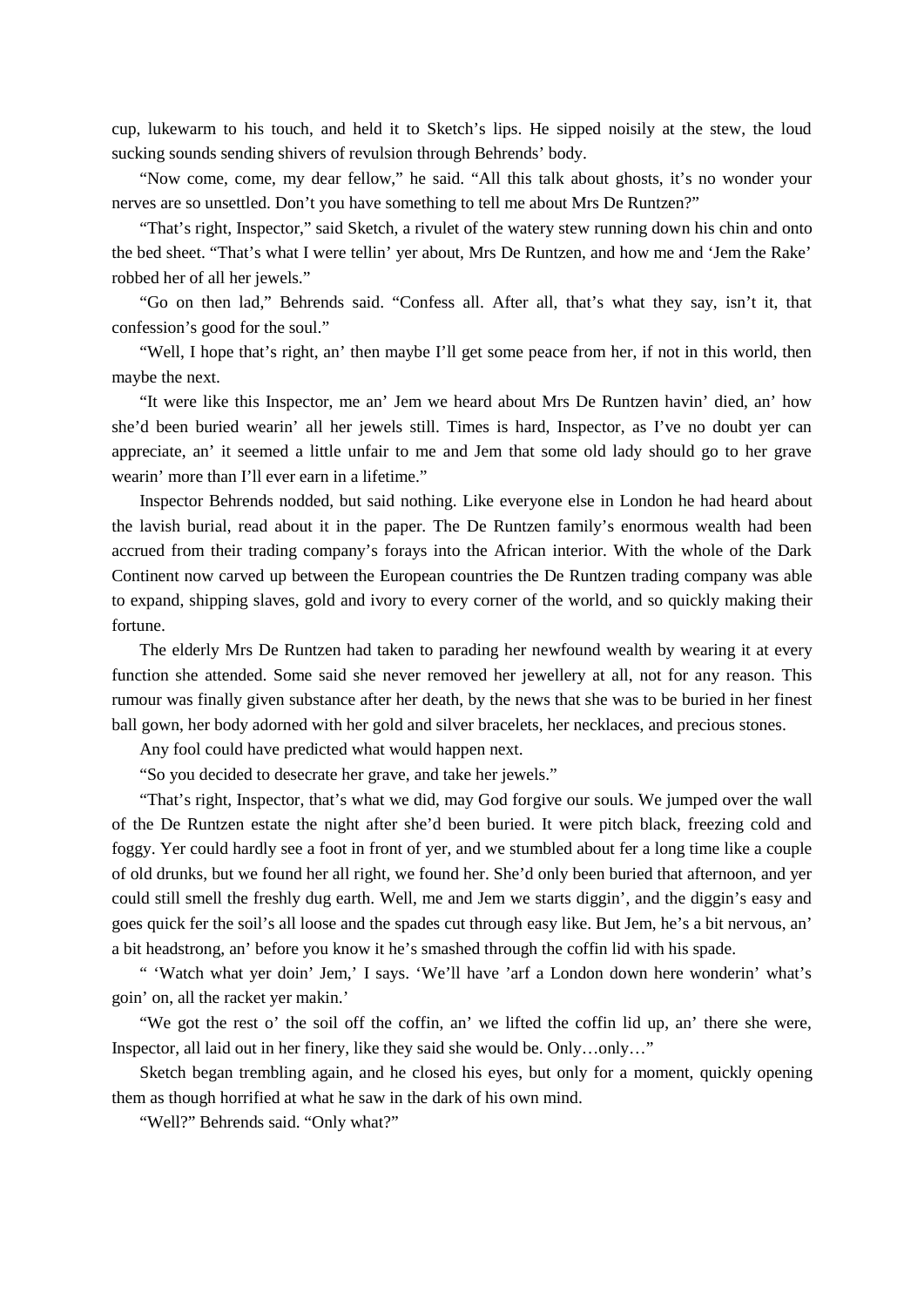"It were her eyes, Inspector," Sketch whispered. "She had her eyes open, wide open, and was starin' right at us, as though darin' us to steal from her."

"Don't be stupid, man, she was dead," said the Inspector. "Wasn't she?"

"She had to be, Inspector, 'cos even if she hadn't been dead when they buried her she were now, on account o' the dirty great hole Jem had bashed in her head when his spade went through the coffin lid. Well Jem was all fer givin' up right there an' then, an' goin' home empty handed. He sat on the mound of dirt we'd dug up and stared at the old bird, and she stared right back up at us while I convinced him we had to carry on with it. In the end I had to throw a handkerchief over her eyes, just so's she'd stop lookin' at us, an' we could get down there and start robbin' her."

"Very brave of you, I'm sure," muttered Behrends. "Now come on, man, come on, what about the jewels?"

Sketch's dark eyes took on a faraway look at the mention of the jewellery. He had stopped shivering now, but still lay with only his head protruding from underneath the stained, threadbare sheet.

"Ah, Inspector, we would have been set for life after pawnin' that lot. Her coffin were full o' gold and silver trinkets, bracelets, gold necklaces, diamond rings, ruby brooches bigger than yer fist. Lord knows how she ever walked around, all that weight draggin' her down like that. It woulda tempted an honest man like yerself Inspector, it surely would. Me an' Jem we set to work and gathered it all up in a bag we brought special, an' it were the easiest pickin's we ever had. Pretty soon we had everything like, apart from the rings on her fingers. An' the old bird had rings on all her fingers, every single bloody one, an' not just one ring either, but two or three, sometimes even four or five, as many as could be crammed on. But the thing was, all her fingers had swelled up, an' those rings were stuck where they were, weren't no use tryin' to get any of them off."

"So what did you do?" Behrends said.

"I cut off her fingers, one by one," Sketch said, his voice dropping to a hoarse whisper. "It were a devil of a job, all I had to do it with were that rusty old knife over there…"

Behrends looked where Sketch nodded and saw a tiny, rusty pocketknife lying on the floor, in a dried pool of blood. The Inspector shuddered despite himself.

"…an' I just had to hack away with it until it cut through the flesh. But the worst bit, the worst of all, were havin' to break her fingers. The crunching noises her bones made were summat awful, thought it would wake up the whole bloody neighbourhood."

Behrends sighed, and said, "It's not going to go well with you in court, I can tell you that now. But perhaps the good Lord will have mercy on your soul for confessing your crimes. Now, where's your accomplice, 'Jem the Rake'?"

Sketch bit his lip and said nothing. He was shivering again.

"He's dead, mister," Molly said.

Behrends looked up, surpised. He had forgotten she was there.

"Dead? Dead? How on earth did he die?" he said.

"His missus found him yesterday with a hole in his head," whispered Sketch. "Just like the hole he bashed in that old lady's head. Lived long enough to say Mrs De Runtzen wanted her jewellery back."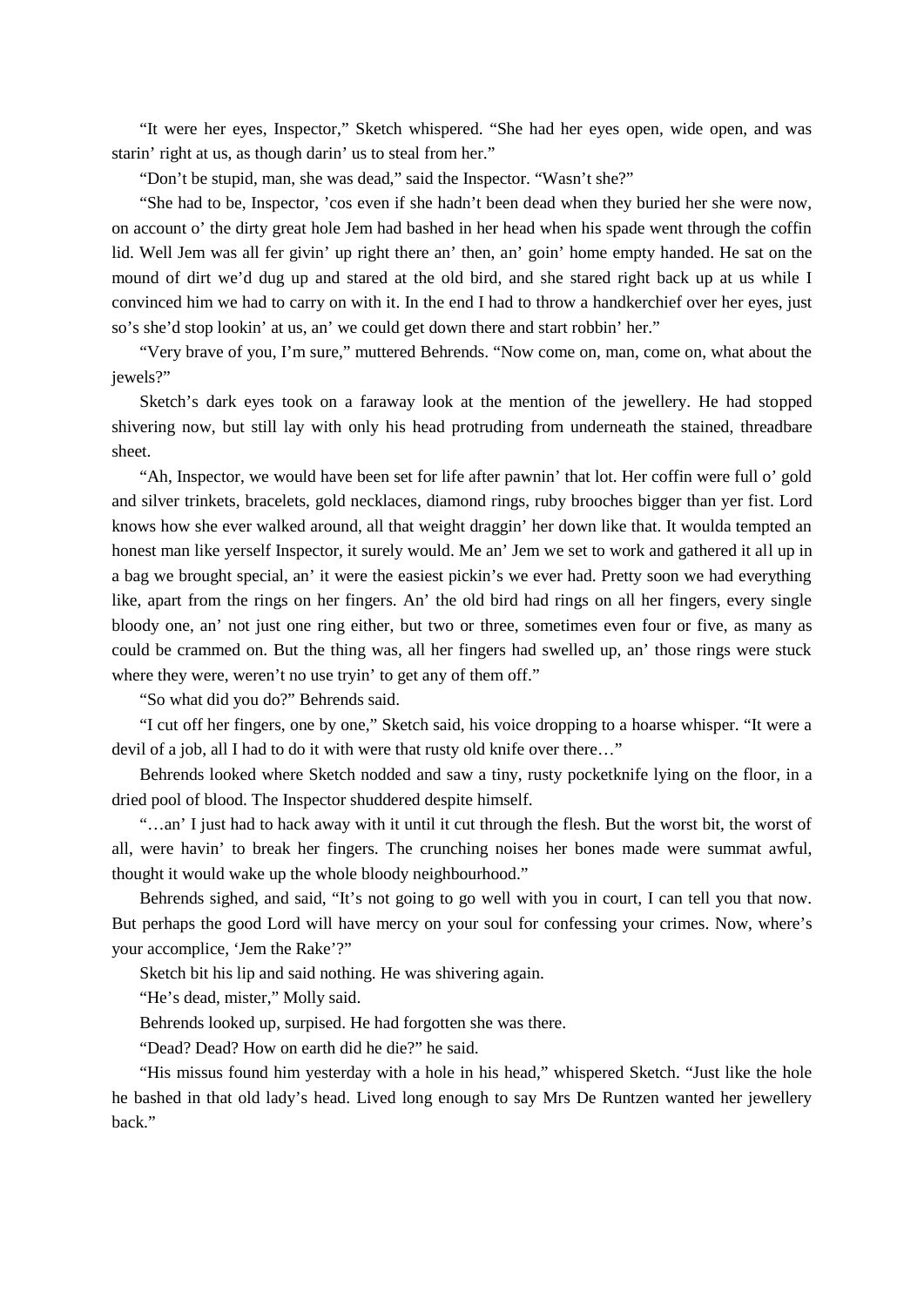"Mrs De Runtzen wanted her jewellery back?" repeated Behrends. "How could that be? The poor woman was dead, you saw her with your own eyes!"

"D'yer believe in ghosts, Inspector?"

"So, you're trying to tell me that Mrs De Runtzen rose from her grave and killed your accomplice in crime?" Behrends said. "More likely the two of you had an argument, a disagreement as to how your booty should be shared out no doubt, and you killed Jem, and now you are trying to lay the blame on a ghost. Now come on, man, we'll forget about that, after all, London's better off with one less of your kind roaming its streets; but what about the jewels, eh, where are you keeping them?"

"I shoulda listened to Jem," Sketch said, ignoring Behrends now, a powerful trembling coursing through his body hidden by the dirty bed sheets. "I shoulda returned the jewels like he said, but I didn't, I were too greedy. An' last night she came, Inspector, she came and took her jewels back!"

"Come on, man, pull yourself together, you're becoming hysterical!"

"Oh, Inspector, it were like some terrible nightmare, watchin' that dreadful apparition stand at the end of the bed and dress herself with her necklaces and bracelets, and her ruby brooches, an' starin' at me, Inspector, all the time starin' at me, just like she had when we dug her up. And in the end she stood there, all splendid like in her finery, but she hadn't finished, Inspector, she couldn't could she?"

"Why, what do you mean?" said Behrends.

"She had no fingers, Inspector, no fingers to put her rings on!"

Sketch was writhing in the bed now, and the single filthy sheet was falling from him, slowly uncovering him, first his shoulders, then his chest and upper arms, and on and on as the sheet tumbled to the floor.

"Oh, she had no fingers!" Sketch wailed.

Behrends watched, simultaneously appalled and fascinated as, like a conjurer revealing a magic trick, the bed sheet fell away to show Sketch's mutilated, bloody hands. All of his fingers had been torn away at the knuckles. Molly had done her best to bandage Sketch's hands, but the blood still seeped through the dirty rags.

Sketch was babbling like a madman now, and thrashing about the bed whilst Molly tried to hold him down and calm him.

Behrends slipped quietly from the room, casting one more repulsed glance at the blood stained pocketknife lying on the wooden floor. He hurried as quickly as he dare down the darkened, rickety old stairs, past the woman assembling matchboxes and her two children, and out into the foggy streets, leaving the cries of Bill Sketch behind him.

Such a thing as this could not be, Behrends' rational mind told him. There had to be an explanation, a normal, down to earth explanation that had nothing to do with ghosts, or corpses rising from the dead.

Perhaps a visit to the funeral parlour, where Mrs De Runtzen's body was laid out waiting to be buried again, would ease his troubled mind. After all, if she still lay in her coffin, as he fully expected her to, then that would prove what he already knew; that the dead did not rise from their graves to exact revenge upon those that wronged them.

A light still burned in the funeral parlour, despite the lateness of the hour, and Behrends was allowed access to see Mrs De Runtzen's body.